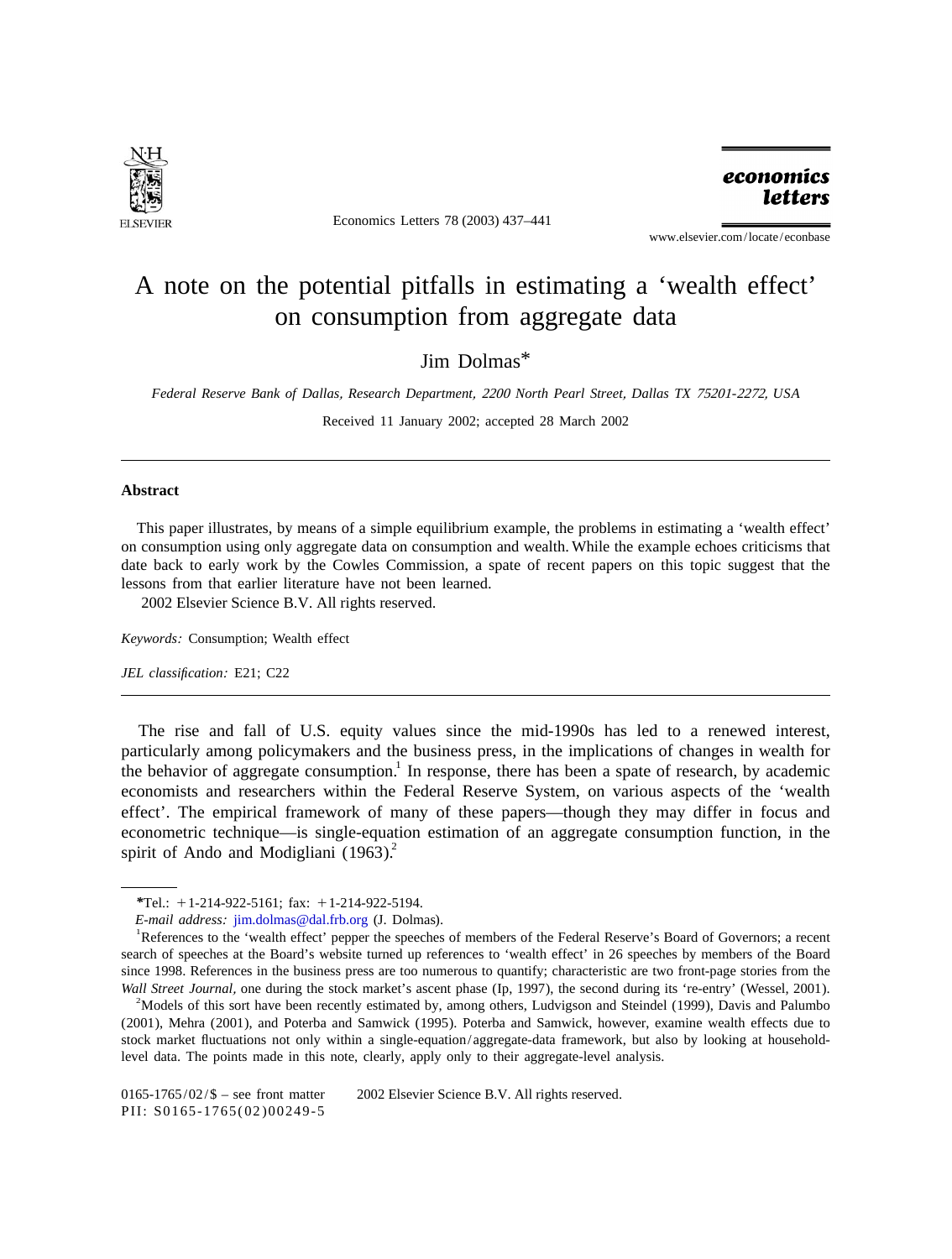Is it possible to estimate the effect of changes in stock market wealth on aggregate consumption using only data on aggregate wealth and consumption? The point of this note is to illustrate, by way of an example, that such an estimation exercise is, at best, demanding of great care in the interpretation of results, and, at worst, subject to serious potential biases. The example I use is purposefully simple in order to highlight the main issues with a minimum of clutter. I even go so far as to assume that wealth is exogenous, which is clearly odd in any equilibrium model, but which biases the model's implications *in favor* of our ability to estimate a wealth effect from aggregate data. If serious problems arise even when wealth is exogenous, much more serious ones can be expected if we take account of the fact that wealth surely is endogenous. Also, while the exposition below is algebraic, one could as easily draw out most of the main implications in a simple supply and demand diagram.

Before proceeding, though, we should clarify what we mean by 'the wealth effect' on consumption. There are two possible interpretations—either the effect on *consumption demand* of a ceteris paribus change in wealth or the effect on *actual consumption* of a ceteris paribus change in wealth. What we will see below is that when wealth and any exogenous shocks to supply and demand are stationary or, better, when the model sketched below is apropos to deviations of the relevant variables from trend—then we cannot, in general, estimate *either* type of wealth effect from aggregate data on consumption and wealth. If wealth has a stochastic trend, then, in the special case where the model is restricted to give a stationary real interest rate—which requires a cointegrating relationship between wealth and the shocks to aggregate supply—it is possible to estimate consistently the effect on *consumption demand* of a ceteris paribus change in wealth, though we will continue to remain in the dark as to the effect on *actual consumption* of a ceteris paribus change in wealth.

Consider, then, a simple neoclassical equilibrium model of a closed economy, a la Robinson Crusoe, ignoring investment and government consumption. Think of it is as a model with fruit trees, where people own claims to the trees, and work picking fruit; changes in the weather or exogenous changes in technology shift production possibilities from time to time. Suppose that the demand and supply of goods are given by

$$
c_t^d = -\alpha r_t + \theta W_t + \xi_t^d \tag{1}
$$

and

$$
y_t^s = \beta r_t + \xi_t^s,\tag{2}
$$

where *r* is the real interest rate, *W* is 'wealth', the  $\xi$ 's are shocks, and the parameters  $\alpha, \beta, \theta > 0$ . Let us assume that  $\xi_i^d$  is orthogonal to wealth, *W*, this is not so unreasonable in this simple economy. However, since *W*, derives (presumably) from households' claims to productive assets as well as the value of prospective labor income, it *would be unreasonable* to assume that  $W_t$  is orthogonal to the supply shock  $\xi_i^s$ .

Equilibrium in this simple economy is characterized by

$$
c_t^d = y_t^s \tag{1}
$$

or

$$
-\alpha r_t + \theta W_t + \xi_t^d = \beta r_t + \xi_t^s,\tag{2}
$$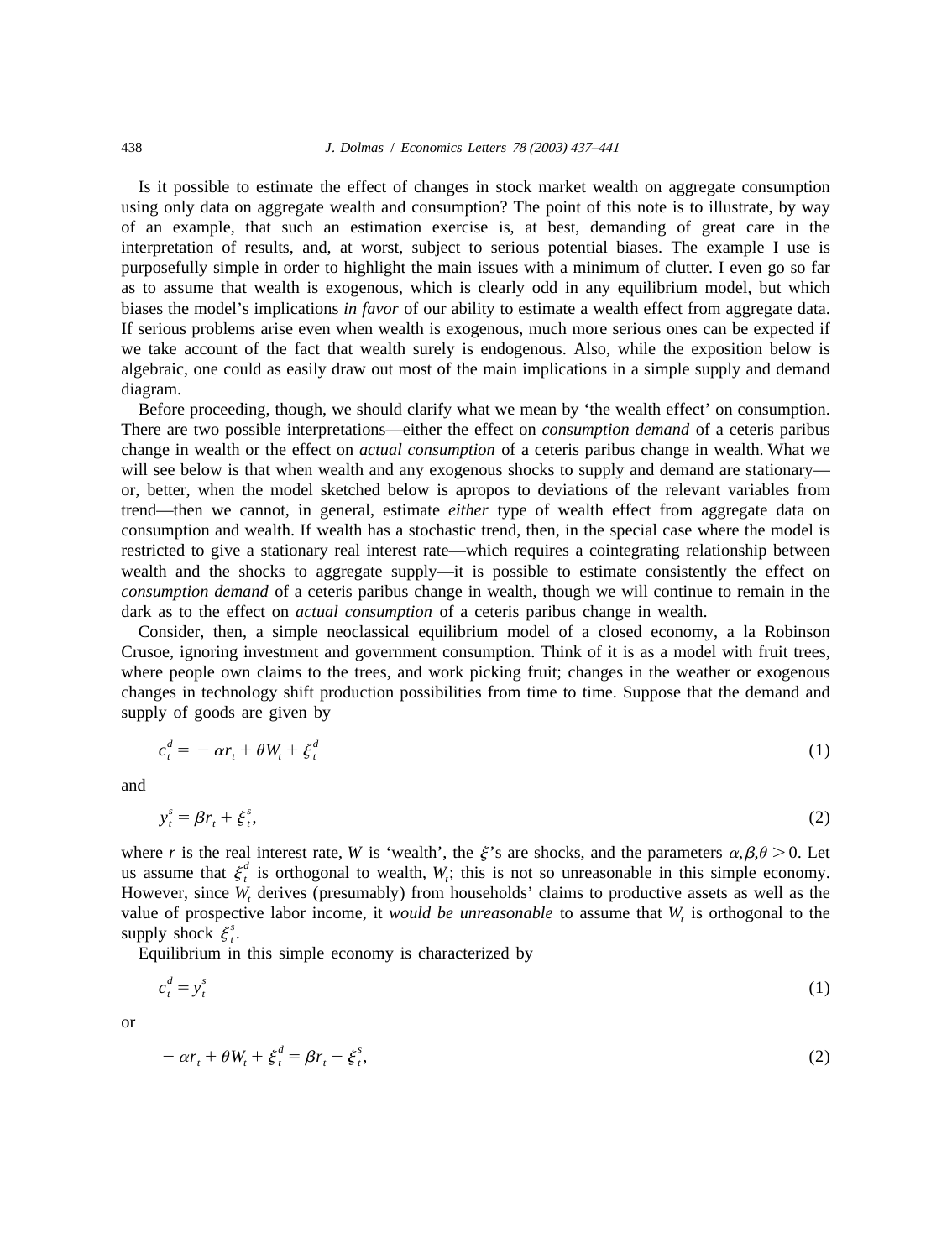implying that

$$
r_t^* = \frac{1}{\alpha + \beta} (\theta W_t + \xi_t^d - \xi_t^s)
$$
\n(3)

and

$$
c_t^* = \frac{\beta}{\alpha + \beta} \theta W_t + \frac{\beta \xi_t^d + \alpha \xi_t^s}{\alpha + \beta}.
$$
\n(4)

Now suppose that as econometricians we estimate

$$
c_t = \gamma W_t + e_t \tag{5}
$$

using OLS to try to uncover the effect of changes in wealth on either consumption demand or on actual consumption. We might use more sophisticated techniques, but this should not alter the basic problems, so long as our data consists solely of aggregate consumption and wealth. What will our estimation find? Our estimate by OLS will be

$$
\hat{\gamma} = (W'W)^{-1}W'c
$$
  
=  $\gamma + (W'W)^{-1}W'(c - \gamma W),$ 

where *W* and *c* denote the vectors of observations on wealth and consumption. Comparing  $(4)$  and  $(5)$ , we see that

$$
\gamma = \frac{\beta}{\alpha + \beta} \theta
$$

and

$$
c_t - \gamma W_t = \frac{\beta \xi_t^d + \alpha \xi_t^s}{\alpha + \beta}.
$$

Thus, our estimate  $\hat{\gamma}$  is actually

$$
\hat{\gamma} = \frac{\beta}{\alpha + \beta} \theta + \frac{1}{\alpha + \beta} (W'W)^{-1}W'(\beta \xi^d + \alpha \xi^s).
$$

Assume for now that  $W_t$  and the  $\xi_t$ 's are stationary—that is,  $I(0)$ —processes; the case of stochastic trends will be considered further below. If the  $\xi$ 's have mean zero, our estimate  $\hat{\gamma}$  is approximately in probability, for a large sample size—

$$
\hat{\gamma} \approx \frac{\beta}{\alpha + \beta} \theta + \frac{1}{\alpha + \beta} \frac{\text{cov}(W, \beta \xi^d + \alpha \xi^s)}{\text{E}(W^2)} \n= \frac{\beta}{\alpha + \beta} \theta + \frac{\alpha}{\alpha + \beta} \frac{\text{cov}(W, \xi^s)}{\text{E}(W^2)} \tag{6}
$$

where the second equality comes from the assumption that *W* is orthogonal to the demand shock  $\xi^a$ .

The most important thing to note about (6) is that  $\hat{\gamma}$  is *neither* the marginal propensity to consume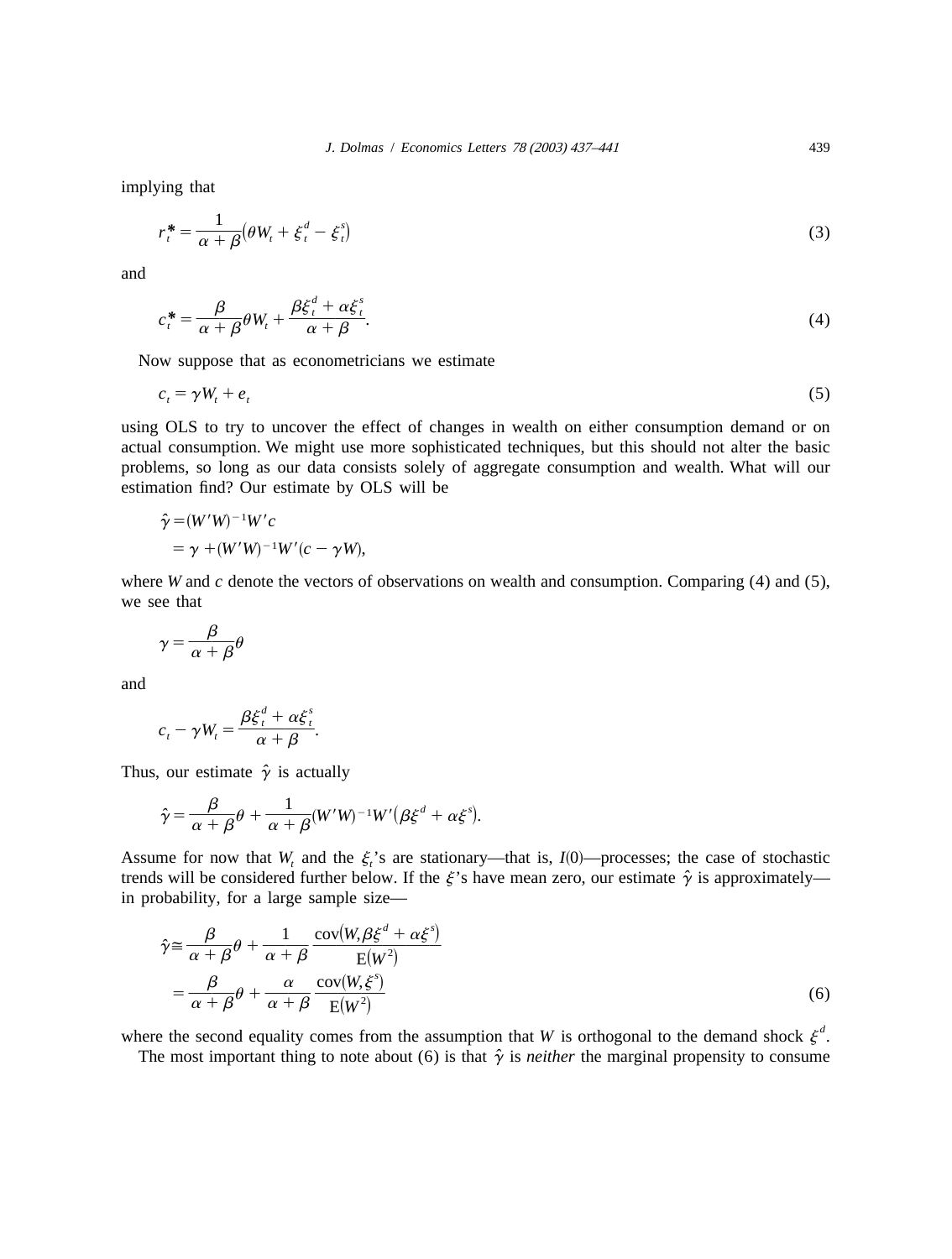out of wealth  $(\theta)$  *nor* is it the response of actual consumption to a change in wealth  $(\beta/\alpha + \beta\theta)$ . If  $\hat{\gamma}$  is supposed to be an estimate of  $\theta$ —which is one of the two possible interpretations of what it means to 'estimate the wealth effect on consumption'—then it is biased and inconsistent in two ways. First, even if supply shocks and changes in wealth were orthogonal, we would have

$$
E(\hat{\gamma}) = \text{plim}(\hat{\gamma}) = \frac{\beta}{\alpha + \beta} \theta < \theta,
$$

so long as  $\alpha \neq 0$ . At the extreme, if  $\beta = 0$ —which would be the case if labor supply were unresponsive to changes in the real interest rate—we get  $E(\hat{y}) = 0$  regardless of the size of the marginal propensity to consume out of wealth,  $\theta$ . A second bias comes from the correlation between wealth and the supply disturbances—which we suppose, is positive—and is opposite in direction from the first bias. Even if  $\theta = 0$ —i.e., the marginal propensity to consume out of wealth is zero—

$$
\hat{\gamma} = \frac{1}{\alpha + \beta} (W'W)^{-1}W'(\beta \xi^d + \alpha \xi^s)
$$

$$
\approx \frac{\alpha}{\alpha + \beta} \frac{\text{cov}(W, \xi^s)}{\text{E}(W^2)} > 0 = \theta.
$$

When both biases are present, obviously, we cannot say what the relationship between  $\hat{\gamma}$  and  $\theta$  is.<sup>3</sup>

If, on the other hand,  $\hat{y}$  is meant to be an estimate of the response of actual consumption to a change in wealth—i.e.,  $\hat{\gamma}$  is intended simply to estimate  $\beta/\alpha + \beta\theta$  from (4)—then it is only the latter problem, that which arises from the correlation between wealth and the supply shock  $\xi^s$ , which biases our results. In this case, from (6), we see that  $\hat{\gamma}$  overstates the response of actual consumption to a ceteris paribus change in wealth. This is seen most clearly by considering again the case where  $\theta = 0$ : the response of actual consumption to a ceteris paribus change in wealth is zero, but  $\hat{\gamma}$  is positive, if our sample size is large enough.

Now, suppose that wealth is an  $I(1)$  process; in particular, suppose that wealth is the sum of a transitory component and a stochastic trend, say  $X_t$ . In this case, if the model parameters are restricted<br>so that the  $r_t$  is a stationary process—which, from (3), amounts to requiring that the supply shock  $\xi_t^s$ contain a stochastic trend,  $\theta X$ , which cancels the trend in wealth—then OLS applied to (5) gives a consistent estimator of the marginal propensity to consume out of wealth,  $\theta$ . This is the case since, from (1), consumption will be the sum of  $\theta W_t$  plus stationary variables, when  $r_t$  and  $\xi_t^d$  are stationary; well-known results for OLS regressions involving variables with stochastic trends guarantee that  $\hat{\gamma}$ will converge in probability to  $\theta$ . However, we are still unable to answer the question of what effect a ceteris paribus change in wealth—say an innovation to wealth's transitory component—will have on actual consumption. For that, as we know from (4), we require knowledge of  $\alpha$  and  $\beta$ , but in this case, our regression provides no information on these parameters. Still, researchers seem to draw implications of wealth changes for the behavior of *actual* consumption.<sup>4</sup>

<sup>&</sup>lt;sup>3</sup>If  $\alpha$  were much smaller than  $\beta$ —so that  $\beta/(\alpha + \beta)$  were close to one—then both biases might be negligible. In a deeper model,  $\alpha$  and  $\beta$  would be related to individuals' willingness to substitute consumption and work effort over time, respectively, and there is no reason to suppose, a priori—nor any definitive micro-level evidence to suggest—that  $\beta$  is much larger than  $\alpha$  or vice versa.

See, for example, the concluding section of Davis and Palumbo (2001) or the introductory section of Ludvigson and Steindel (1999).